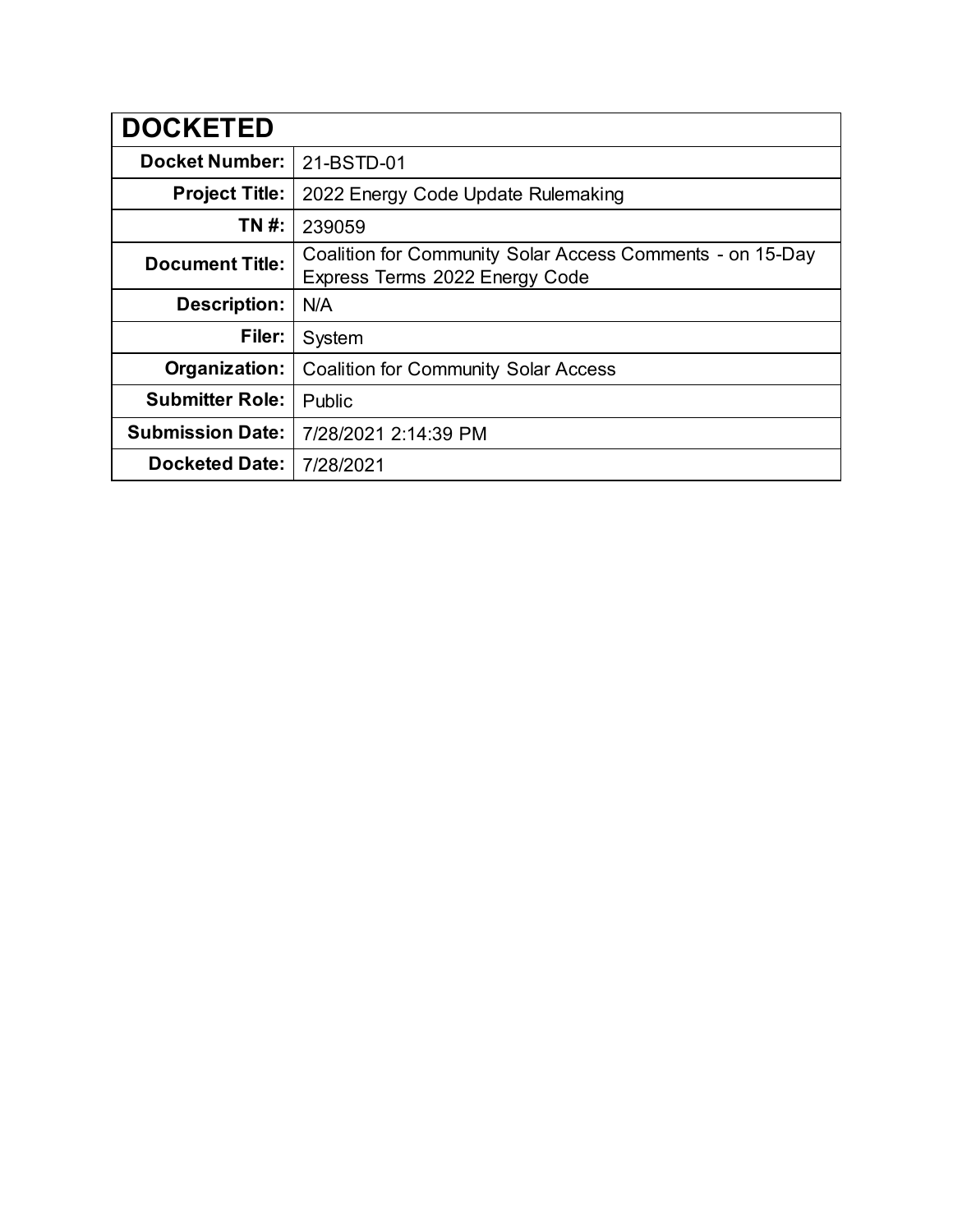Comment Received From: Coalition for Community Solar Access Submitted On: 7/28/2021 Docket Number: 21-BSTD-01

## **CCSA Comments on 15-Day Express Terms 2022 Energy Code**

Additional submitted attachment is included below.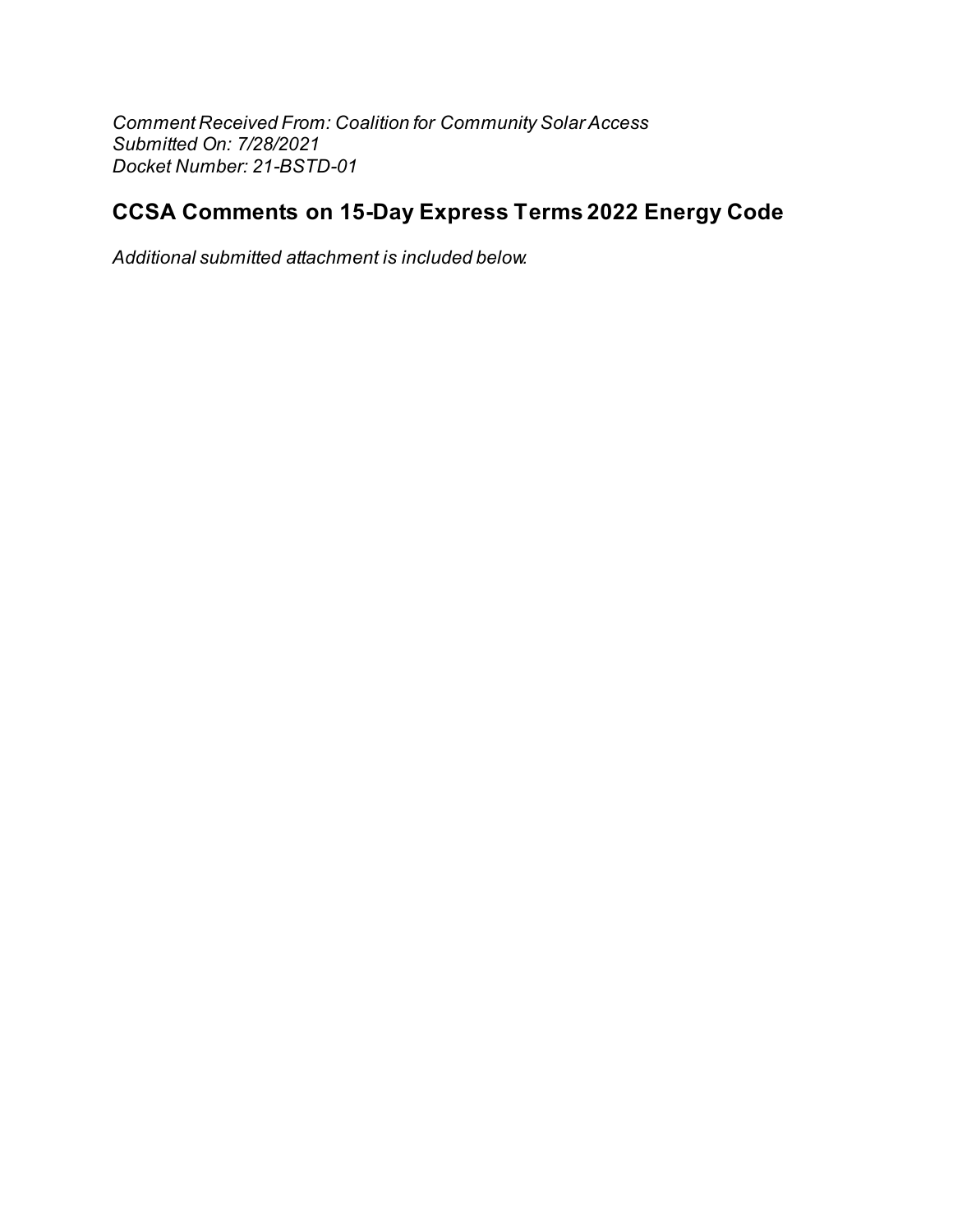

July 28, 2021

California Energy Commission Docket 19-BSTD-01 1516 9th Street Sacramento, CA 95814

## **Subject: Docket 21-BSTD-01 –Comments of the Coalition for Community Solar Access re: Section 10- 115 of the Proposed Revisions to the California Building Energy Efficiency Standards, 2022 Building Energy Efficiency Standards, California Code of Regulations, Title 24, Part 1, Chapter 10 and Part 6**

The Coalition for Community Solar Access (CCSA) appreciates the opportunity to comment on the California Energy Commission's (Commission's, or CEC's) Proposed Revisions to the California Building Energy Efficiency Standards, 2022 Building Energy Efficiency Standards, California Code of Regulations, Title 24, Part 1, Chapter 10, and Part 6 (2022 California Energy Code or Title 24), filed on July 14, 2021: 15-Day Express Terms 2022 Energy Code – Residential and Nonresidential.

For reference, CCSA filed comments in partnership with the Solar Energy Industries Association (SEIA) on March 9, 2021<sup>1</sup>, and then, independently, on May 5, 2021<sup>2</sup>, and again on June 21, 2021<sup>3</sup>, in response to the draft 2022 Building Energy Efficiency Standards. As with those prior comments, CCSA's focus here is on the Section 10-115 components of the 2022 California Energy Code, and specifically the ability for community shared solar electric generation systems (and/or battery storage systems) to play a role in supporting compliance that is otherwise required by Section 150.1(b)1 (and potentially other sections considered in the current proposal).

## **Section 10-115 – Community Shared Solar Electric Generation System or Community Shared Battery Storage System Compliance Option for On-Site Electric Generation or Battery Storage Requirements**

CCSA supports the proposed revisions in the 15-Day Express Terms and applauds Commission Staff for it's ongoing effort to balance stakeholder input while enabling the opportunity for community solar to serve as a viable compliance option in meeting California's energy policy goals. CCSA provides only one brief comment here for consideration.

• **Establishment of Community Solar Tariffs and Programs** – CCSA echos comments its provided in multiple filings associated with the building code that without a viable community solar tariff in investor-owned utility (IOU) territory community shared solar will not be able to support Title 24 compliance for the vast majority of new construction occurring in California. As it stands, CCSA has filed – at the California Public Utilities Commission - a proposal for the establishment of a community solar program in R.20-08-020 (hereafter the "net metering revisit" proceeding);

<sup>1</sup> https://efiling.energy.ca.gov/GetDocument.aspx?tn=237103&DocumentContentId=70279

<sup>2</sup> https://efiling.energy.ca.gov/GetDocument.aspx?tn=237670&DocumentContentId=70895

<sup>3</sup> https://efiling.energy.ca.gov/GetDocument.aspx?tn=238392&DocumentContentId=71700